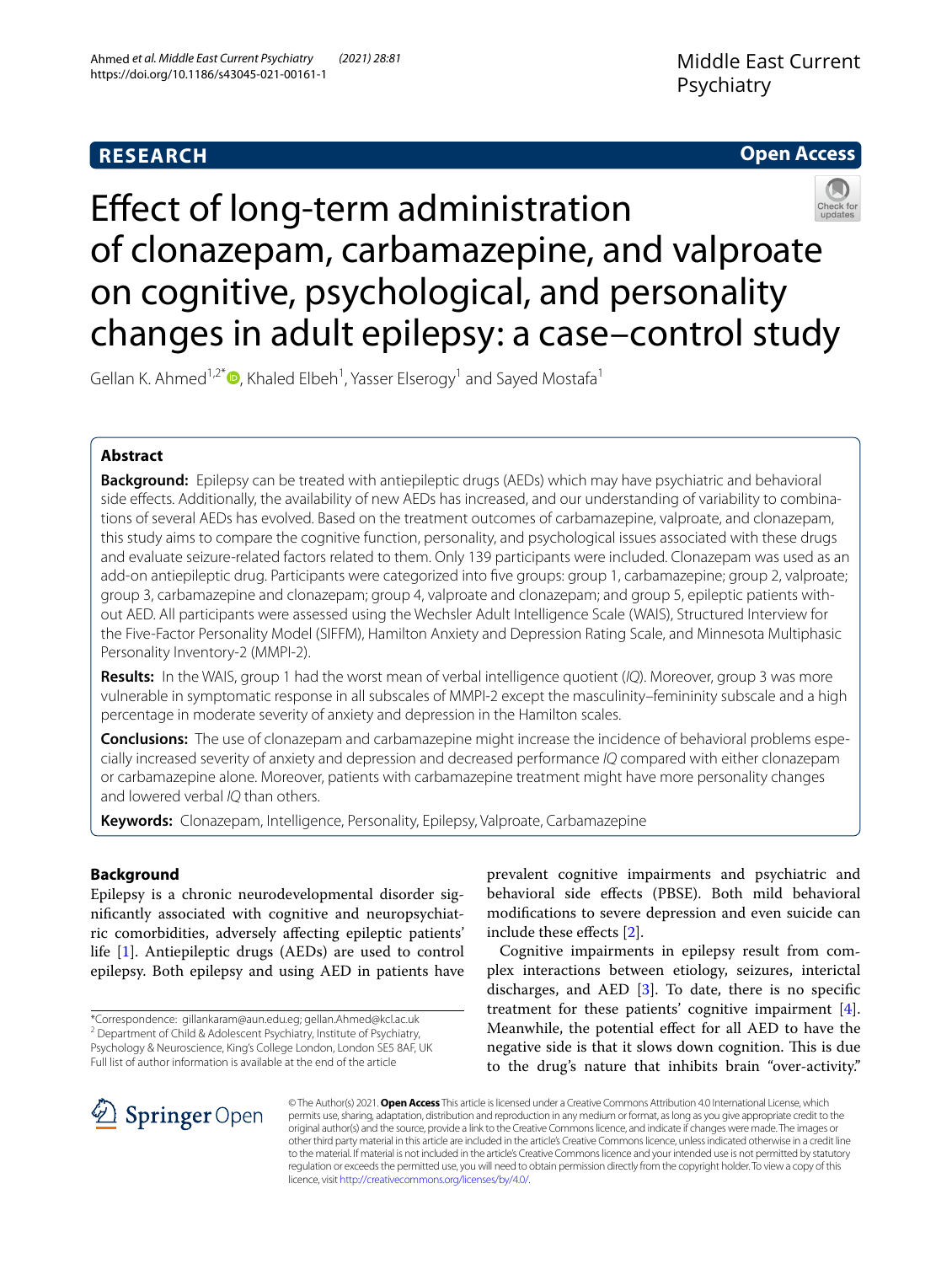Some symptoms can improve with time; for example, 72% of patients treated with clobazam showed improvement in cognition [\[5](#page-8-4)]. Also, some AED had minimal cognitive side effects as valproic acid. The cognitive side efects of AEDs generally decrease after dose reduction or discontinuation [[6](#page-8-5)].

Individuals with epilepsy have a high prevalence of psychiatric comorbidity. A previous study for 1058 epileptic patients reported that epileptic people are associated with psychiatric comorbidity, and men have a common complaint of aggression, depression, irritability, anxiety, and mood instability. In contrast, women and patients with focal-onset seizures commonly have psychiatric diagnoses. Moreover, patients with generalized seizures and patients receiving sodium channel-blocking AEDs are less common have psychiatric problems [\[7\]](#page-8-6). In addition, AED treatment can negatively afect mood and behavior and further complicate the situation [[2\]](#page-8-1). It is believed that as many as 30% of newly diagnosed patients and 50% of those with drug-resistant epilepsy are afected [[8\]](#page-8-7). Depression, anxiety disorders, and psychosis are especially common  $[9]$  $[9]$ . Thus, it is challenging to recommend AED treatment especially to patients with psychiatric symptoms [\[10](#page-8-9)].

Epilepsy patients also display personality traits, such as low self-directedness, the high pursuit of novelty, avoidance of harm, and impulsiveness [[11\]](#page-8-10). In epileptic patients, a relationship had been observed between the changes of personality and behavioral problems as neurotics have been strongly consistent with widespread evidence showing that it is a risk factor in developing depression in the general population  $[12]$  $[12]$ . The effect of AED on personality changes is still unclear.

Additionally, the availability of new AEDs has increased, and our understanding of variability between patients or within the same patient treated with one AED, or combinations of several AEDs, has evolved [\[13](#page-8-12)]. So, the AED efect on comorbid conditions needs to be investigated. Moreover, it is clinically important and useful to obtain information about the incidence rate of PBSE in patients treated with AED to choose the appropriate AED treatment method [\[14\]](#page-8-13).

Benzodiazepines (BDZ) are frequently employed in the management of epilepsy, using their properties as central nervous system (CNS) depressants to reduce seizure activity or as an adjunctive medication to avoid seizures. Clobazam and clonazepam are good choices for seizure control in people with epilepsy that are refractory to various antiepileptic medications. Because of its afnity with the GABA-A receptor alpha-2 subunit, clonazepam is the most used benzodiazepine for the long-term treatment of epilepsy [\[15](#page-8-14)]. However, clonazepam is usually used to add to other antiepileptic drugs that consider a challenge for studying its long efect on epileptic patients. We aimed to study carbamazepine and valproic acid as previously studied in many research studies and compare them with long-term clonazepam as add-on therapy. Therefore, based on the treatment outcomes of carbamazepine, valproate, and clonazepam, this study aimed to compare the cognitive function, personality, and psychological issues associated with these antiepileptic drugs as well as to evaluate seizure-related factors associated with them.

## **Methods**

## **Participants and procedures**

This is a cross-sectional case–control study. All participants included 139 patients admitted from March 2021 to June 2021 at the Assiut University Hospital adult outpatient epilepsy clinic. The following inclusion criteria are fulflled for all enrolled patients: (1) age between 18 and 50 years and (2) matching the clinical, imaging, and electroencephalographic (EEG) diagnosis symptoms of idiopathic epilepsy.

In our epilepsy clinic, clonazepam is a good choice for seizure control in people with epilepsy that are refractory to various antiepileptic medications and is mostly used as add-on medication to the other AED. Through the indirect method, we studied clonazepam and evaluated its clinical efficacy compared to carbamazepine and valproate alone. In this research, 99 epileptic patients with AED and 40 epileptic patients without AED (new diagnosis with epilepsy) were assigned as the control group. So, the participants were classifed into diferent groups based on the drugs administered: group 1, carbamazepine; group 2, valproate; group 3, carbamazepine and clonazepam; group 4, valproate and clonazepam; and group 5, epileptic patients without AED.

#### **Measure**

After written informed consent was obtained from the participants, the studied samples had the following.

## *A detailed interview with personal demographic data*

A detailed interview with personal demographic data, such as age, sex, education, history of occupation, past medical history, family history, and medical, neurological, and psychiatric disorders, was conducted.

#### *Information on the clinical features of epilepsy*

Information on the clinical features of epilepsy, including the duration of epilepsy, the duration of drug intake, the frequency of seizures, the type of seizure, and the use of AED, was collected from all participants. Neuroimaging fndings were obtained and analyzed to confrm the absence of structural changes.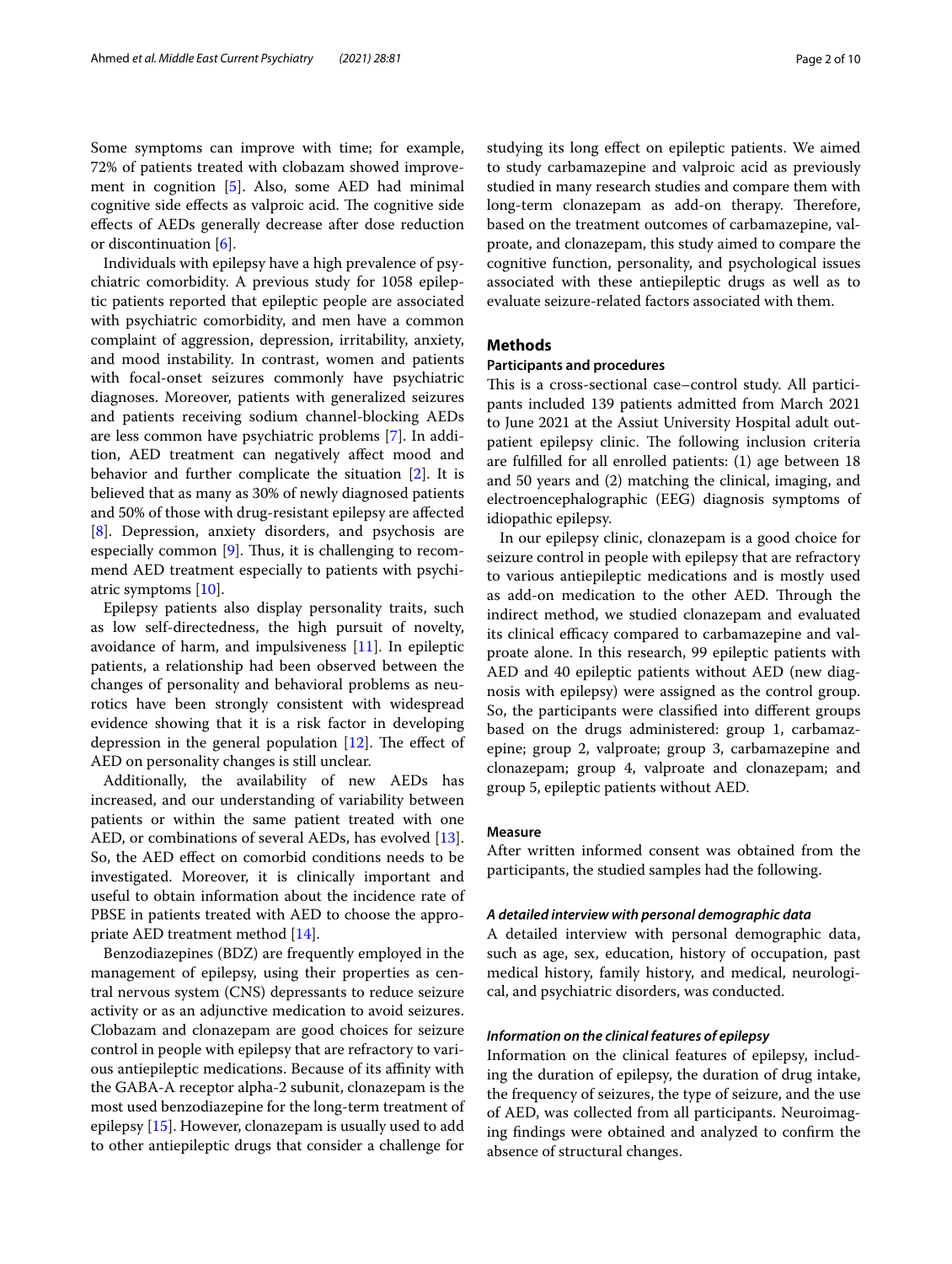## *Intelligence assessment using the Arabic version of the Wechsler Adult Intelligence Scale (WAIS)*

The test consists of six verbal subtests and five performance subtests. All of the samples studied were obtained in accordance with the Deterioration Index. In each subtest, we calculated the score and got the quotient of verbal intelligence (*VIQ*), performance intelligence quotient, and full intelligence quotient. Cognitive function was assessed at least 1 week after the last attack in epileptic patients to avoid interference from transient cognitive impairment after seizures.

## *Conventional EEG study*

Eight-channel standard wakefulness EEG was conducted using the Nihon Kohden system model (4217). With hyperventilation and photostimulation for each patient, monopolar, bipolar, and double-distance montages were performed. In terms of background activity and the presence of any epileptogenic activity, EEG tracings were carefully analyzed.

## *The Structured Interview for the Five‑Factor Personality Model (SIFFM) [[16](#page-8-15)]*

The Five-Factor Personality Model is a model based on general language personality descriptors, and its theory suggests fve broad dimensions that are commonly used to describe human personality  $[11, 12]$  $[11, 12]$  $[11, 12]$  $[11, 12]$ . The five factors defned by the acronyms OCEAN or CANOE were openness to experience, conscientiousness, extraversion, agreeableness, and neuroticism.

## *Assessment of the Hamilton Depression Rating Scale [[17](#page-8-16)]*

It is a clinical rating scale for assessing depression severity. The total score is obtained by summing each item's score (0–4) (symptom is absent, mild, moderate, or severe). Scores can range from 0 to 54 for the 17-item version. Moreover, total scores of 0 to 7 do not indicate depression, scores of 8 to 13 indicate mild depression, scores of 14 to 18 indicate moderate depression, scores of 19 to 22 indicate severe depression, and scores of 23 or more indicate very severe depression.

## *The Hamilton Anxiety Rating Scale [[18](#page-8-17)]*

The Hamilton Anxiety Rating Scale  $[18]$  $[18]$  is a clinicianrated scale intended to analyze the severity of anxiety. The scale consists of 14 items. Each item is scored on a scale from 0 (not present) to 4 (severe), with a total score range of 0–56, wherein the overall score is 0–13  $=$  normal,  $14-17 =$  mild anxiety,  $18-24 =$  moderate anxiety, and  $25-30$  = severe anxiety.

## *The Minnesota Multiphasic Personality Inventory‑2 (MMPI‑2) [\[19](#page-8-18)]*

The Minnesota Multiphasic Personality Inventory-2  $(MMPI-2)$  [[19](#page-8-18)] is a psychological test with a range of symptoms of psychopathology and personality traits that are maladaptive. It is designed with 10 clinical scales that evaluate 10 major categories of abnormal human behavior and four validity scales that assess the test's accuracy. The clinical scales include the following: 1, hypochondriasis (Hs); 2, depression (D); 3, hysteria (Hy); 4, psychopathic deviation (Pd); 5, masculinity–femininity (Mf); 6, paranoia (Pa); 7, psychophrenia (Pt); 8, schizophrenia (Sc); 9, hypomania (Ma); and 10, social introversion (Si). According to the *T*-score, more than 65 responses were considered symptomatic in each clinical subscale, 45–65 borderline, and less than 45 normal.

## **Statistical analysis**

Data were gathered and analyzed using Statistical Package for the Social Science (SPSS, version 26). Continuous data were expressed as mean  $\pm$  standard error, whereas nominal data were expressed as frequency (percentage). In this study, the chi-square test was used to compare nominal data, whereas the Kruskal-Wallis test was used to compare continuous data from different groups. The correlation model was done by Spearman coefficients. The confidence level was maintained at 95%, and the *P* value was considered signifcant if it was < 0.05.

## **Results**

## **Demographic data**

In this study, 139 participants had been recruited: 99 epileptic patients with AED and 40 epileptic patients without AED. Of the 99 epileptic patients, four groups were classifed by type of antiepileptic medication. A statistically signifcant diference regarding age, sex, marital status, and education was observed  $(P \lt 0.05)$ , as shown in Table [1](#page-3-0). Group 1 has the highest mean age (41.86  $\pm$ 12.56), whereas group 2 has the lowest mean age (27.83  $\pm$  6.32). Males were more prominent in all groups, except group 1 (28.6%) and group 4 (40%). Most of the participants were illiterate, except for group 2, who had a high percentage of high educational levels (66.7%) relative to illiterate level. All studied groups had a high percentage of being married and not working except group 2.

## **Clinical features of epilepsy among participants**

Signifcant statistical diferences in seizure frequency, type of seizure, and EEG changes (*P* < 0.001) are shown in Table [2](#page-3-1). Most participants had seizures less than six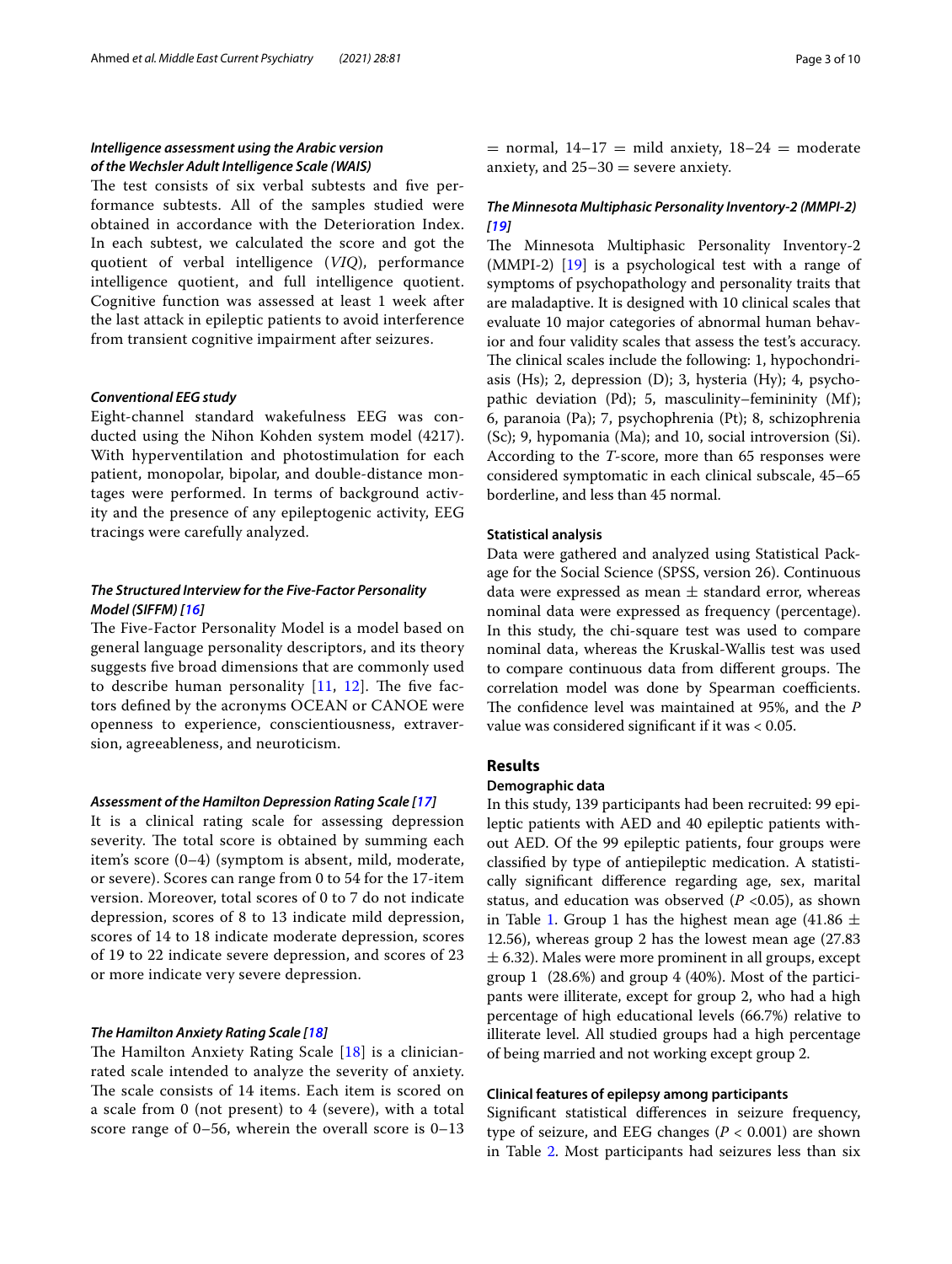| <b>Variables</b>        | Group 1<br>$N = 35$<br>N(% | Group 2<br>$N=18$<br>N(% | Group 3<br>$N = 31$<br>N(% | Group 4<br>$N = 15$<br>N(% | Group 5<br>$N = 40$<br>N(% | P value  |
|-------------------------|----------------------------|--------------------------|----------------------------|----------------------------|----------------------------|----------|
| Age (mean $\pm$ SE)     | $41.86 \pm 12.56$          | $27.83 \pm 6.32$         | $37.35 \pm 8.63$           | 34.80 ± 12.63              | $36.13 \pm 11.13$          | $0.002*$ |
| Sex                     |                            |                          |                            |                            |                            |          |
| Male                    | 10 (28.6%)                 | 15 (83.3%)               | 21 (67.7%)                 | 6(40%)                     | 31 (51.5%)                 | $0.001*$ |
| Female                  | 25 (71.4%)                 | 3 (16.7%)                | 10 (32.3%)                 | 9(60%)                     | 29 (48.3%)                 |          |
| <b>Marital status</b>   |                            |                          |                            |                            |                            |          |
| Single                  | 8 (22.9%)                  | $9(50\%)$                | 11 (35.5%)                 | 3(20%)                     | 20 (33.3%)                 | $0.03*$  |
| Married                 | 25 (71.4%)                 | $9(50\%)$                | 18 (58%)                   | $9(60\%)$                  | 38 (63.3%)                 |          |
| Divorce                 | $0(0\%)$                   | $0(0\%)$                 | 2(6.5%)                    | $0(0\%)$                   | $0(0\%)$                   |          |
| Widow                   | 2(5.7%)                    | $0(0\%)$                 | $0(0\%)$                   | 3(20%)                     | $2(3.3\%)$                 |          |
| <b>Education</b>        |                            |                          |                            |                            |                            |          |
| Illiterate              | 32 (91.4%)                 | 6(33.3%)                 | 25 (80.6%)                 | $9(60\%)$                  | 33 (55%)                   | $0.000*$ |
| Primary education       | $0(0\%)$                   | $0(0\%)$                 | 3(9.7%)                    | $0(0\%)$                   | 10 (16.7%)                 |          |
| High education          | 3(8.6%)                    | 12 (66.7%)               | 3(9.7%)                    | 6(40%)                     | 17 (28.3%)                 |          |
| <b>Occupation state</b> |                            |                          |                            |                            |                            |          |
| Not working             | 28 (80%)                   | $9(50\%)$                | 17 (54.8%)                 | 9(60%)                     | 33 (55%)                   | 0.172    |
| Employers               | 7(20%)                     | $9(50\%)$                | 14 (45.2%)                 | 6(40%)                     | 27 (45%)                   |          |

## <span id="page-3-0"></span>**Table 1** Demographic data of studied groups

Group 1: carbamazepine, group 2: valproate, group 3: carbamazepine and clonazepam, group 4: valproate and clonazepam, group 5: epileptic patients without antiepileptic drugs (AEDs), \*signifcant *P* value

<span id="page-3-1"></span>**Table 2** Clinical features of epilepsy among participants

| <b>Variables</b>             | Group 1     | Group 2    | Group 3     | Group 4   | Group 5    | P value   |
|------------------------------|-------------|------------|-------------|-----------|------------|-----------|
|                              | $N = 35$    | $N = 18$   | $N = 31$    | $N = 15$  | $N = 40$   |           |
|                              | N(%         | N(%        | N(%         | N(%       | N(%        |           |
| <b>Frequency of seizures</b> |             |            |             |           |            |           |
| Less than 6 times\month      | 35 (100%)   | 15 (83.3%) | 28 (90.3%)  | $9(60\%)$ | 32 (80%)   | $0.000*$  |
| More than 6 times\month      | $0(0\%)$    | 3 (16.7%)  | 3(9.7%)     | 6(40%)    | 8(20%)     |           |
| Type of seizures             |             |            |             |           |            |           |
| Generalized                  | $0(0\%)$    | 18 (100%)  | 20 (70.9%)  | 15 (100%) | 21 (52.5%) | $0.000*$  |
| Partial                      | 35 (100%)   | $0(0\%)$   | $5(16.1\%)$ | $0(0\%)$  | 19 (47.5%) |           |
| Absence                      | $0(0\%)$    | $0(0\%)$   | 2(6.5%)     | $0(0\%)$  | $0(0\%)$   |           |
| Myoclonus                    | $0(0\%)$    | $0(0\%)$   | 2(6.5%)     | $0(0\%)$  | $0(0\%)$   |           |
| <b>Duration of illness</b>   |             |            |             |           |            |           |
| Less than 5 years            | 11 (31.4%)  | $1(5.6\%)$ | 11 (35.5%)  | $0(0\%)$  | 40 (100%)  | $0.001*$  |
| $5-10$ years                 | 18 (51.4%)  | 5(27.8%)   | 10 (32.3%)  | 12 (80%)  | $0(0\%)$   |           |
| More than 10 years           | $6(17.1\%)$ | 12 (66.7%) | 10 (32.3%)  | 3(20%)    | $0(0\%)$   |           |
| <b>EEG</b> changes           |             |            |             |           |            |           |
| Non-specific changes         | 27 (77.2%)  | 8 (44.4%)  | 19 (61.3%)  | 12 (80%)  | 14 (35%)   | $0.0003*$ |
| Generalized                  | $0(0\%)$    | 10 (55.6%) | 3(9.7%)     | 3(20%)    | 15(37.5)   |           |
| Focal                        | 8 (22.8%)   | $0(0\%)$   | 9(29%)      | $0(0\%)$  | 11 (27.5%) |           |
| 1. Temporal site             | 6(17.1%)    | $0(0\%)$   | 7(22.5%)    | $0(0\%)$  | 7 (17.5%)  |           |
| 2. Frontal site              | 2(5.7%)     | $0(0\%)$   | 2(6.5%)     | $0(0\%)$  | 4 (10%)    |           |
|                              |             |            |             |           |            |           |

Group 1: carbamazepine, group 2: valproate, group 3: carbamazepine and clonazepam, group 4: valproate and clonazepam, group 5: epileptic patients without antiepileptic drugs (AEDs), \*signifcant *P* value

times per month, with disease duration and 5–10 years of drug intake and non-specific EEG changes. The generalized type was the most prominent in all groups except groups 1 and 3. On the other hand, group 3 presented with myoclonic-absence seizures, whereas group 1 presented with partial seizures.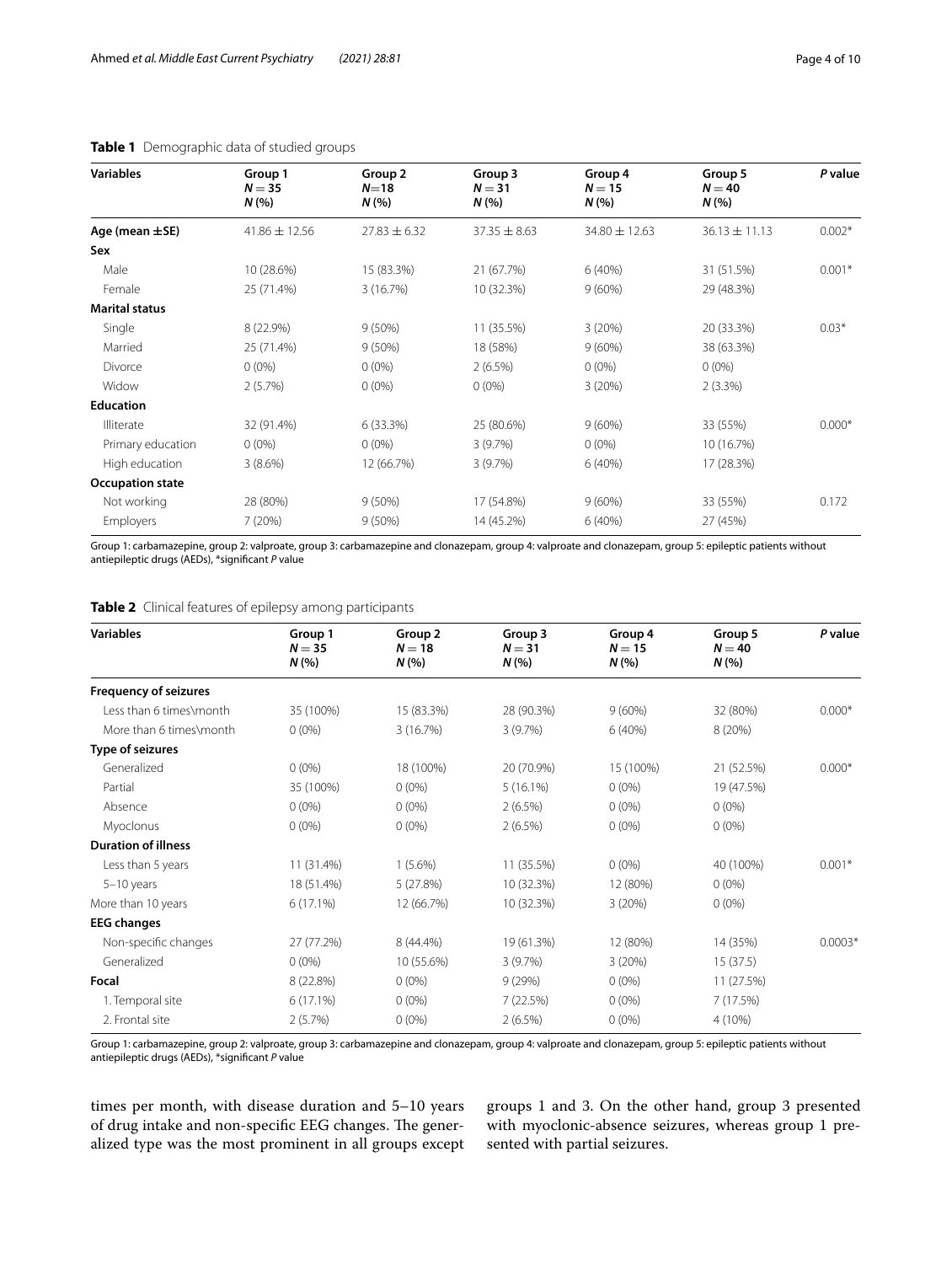| Group 1<br>$N = 35$<br>Mean $\pm$ SE | Group 2<br>$N = 18$<br>Mean $\pm$ SE | Group 3<br>$N = 31$<br>Mean $+$ SE | Group 4<br>$N = 15$<br>Mean $+$ SE | Group 5<br>$N = 40$<br>Mean $\pm$ SE | P value  |
|--------------------------------------|--------------------------------------|------------------------------------|------------------------------------|--------------------------------------|----------|
| $79.35 \pm 0.56$                     | $81.5 \pm 0.45$                      | $80.8 + 0.8$                       | $79.8 \pm 0.2$                     | $87.3 \pm 0.4$                       | $0.001*$ |
| $92.41 \pm 0.71$                     | $92 + 0.91$                          | $88.96 \pm 0.8$                    | $91 \pm 0.67$                      | $94 + 0.8$                           | $0.007*$ |
| $83.02 + 0.4$                        | $84.6 \pm 1.4$                       | $82.3 \pm 0.5$                     | $82.2 + 0.106$                     | $89.6 \pm 0.5$                       | 0.108    |
| $9.12 \pm 1.3$                       | $8.9 + 2.06$                         | $9.16 + 1.24$                      | $9.05 + 2.9$                       | $1.16 \pm 1.38$                      | $0.001*$ |
|                                      |                                      |                                    |                                    |                                      |          |

<span id="page-4-0"></span>**Table 3** The Wechsler Adult Intelligence Scale among the studied samples

Group 1: carbamazepine, group 2: valproate, group 3: carbamazepine and clonazepam, group 4: valproate and clonazepam, group 5: epileptic patients without antiepileptic drugs (AEDs), \*signifcant *P* value, *DI* Deterioration Index

## **The Wechsler Adult Intelligence Scale**

Table [3](#page-4-0) shows that all subscales of WAIS have significant statistical diferences (*P* < 0.001) except total *IQ*. Group 5 had the highest mean score among the diferent groups in all WAIS subscales. Group 1 and group 4 had the lowest mean of verbal *IQ* (79.35  $\pm$  0.56 and 79.8  $\pm$  0.2, respectively), whereas group 3 and group 4 had the lowest mean of performance *IQ* and total *IQ*. It was observed that group 3 had the worst mean score for the Deterioration Index (*DI*) (9.162  $\pm$  1.249), followed by group 1 (9.128  $\pm$  1.3), group 4 (9.05  $\pm$  2.9), and group 2 (8.9  $\pm$  2.06).

## **The Structured Interview for the Five‑Factor Model of Personality (SIFFM)**

Signifcant statistical diferences were observed in all subscales of SIFFM, except the agreeableness subscale  $(P < 0.05)$ , as shown in Table [4](#page-4-1). In the neuroticism, extraversion, agreeableness, and conscientiousness subscales, all groups demonstrate a signifcant percentage of intermediate response relative to low and high responses. With regard to neuroticism and agreeableness, the highest percentage of response rates was observed in group 1 and group 3 (11.43% vs. 6.45%)  $(2.9\% \text{ vs. } 3.2\%)$ , respectively. The only group with high response rates in the conscientiousness subscale were

<span id="page-4-1"></span>

|  |  |  |  |  |  |  | Table 4 The distribution of the Structured Interview for the Five-Factor Model of Personality among the studied samples |  |
|--|--|--|--|--|--|--|-------------------------------------------------------------------------------------------------------------------------|--|
|--|--|--|--|--|--|--|-------------------------------------------------------------------------------------------------------------------------|--|

| <b>Variables</b>              | Group 1<br>$N = 35$<br>N(% | Group <sub>2</sub><br>$N = 18$<br>N(% | Group 3<br>$N = 31$<br>N (%) | Group 4<br>$N = 15$<br>N(% | Group 5<br>$N = 40$<br>N(% | P value  |
|-------------------------------|----------------------------|---------------------------------------|------------------------------|----------------------------|----------------------------|----------|
| <b>Neuroticism</b>            |                            |                                       |                              |                            |                            |          |
| Low                           | 8 (22.86%)                 | $0(0\%)$                              | $0(0\%)$                     | 3(20%)                     | 10 (25%)                   | $0.017*$ |
| Intermediate                  | 23 (65.71)                 | 18 (100%)                             | 29 (93.55%)                  | 12 (80%)                   | 28 (70%)                   |          |
| <b>High</b>                   | 4 (11.43%)                 | $0(0\%)$                              | 2(6.45%)                     | $0(0\%)$                   | 2(5%)                      |          |
| <b>Extraversion</b>           |                            |                                       |                              |                            |                            |          |
| Low                           | 9(25.7%)                   | $0(0\%)$                              | 8 (25.8%)                    | $0(0\%)$                   | 6(15%)                     | $0.002*$ |
| Intermediate                  | 26 (74.3%)                 | 15 (83.3%)                            | 23 (74.2%)                   | 15 (100%)                  | 27 (67.5%)                 |          |
| High                          | $0(0\%)$                   | 3(16.7%)                              | $0(0\%)$                     | $0(0\%)$                   | 7(17.5%)                   |          |
| <b>Openness to experience</b> |                            |                                       |                              |                            |                            |          |
| Low                           | 26 (74.3%)                 | $9(50\%)$                             | 28 (90.3%)                   | 12 (80%)                   | 29 (72.5%)                 | $0.038*$ |
| Intermediate                  | 9(25.7%)                   | 9(50%)                                | 3(9.7%)                      | 3(20%)                     | 11 (27.5%)                 |          |
| Agreeableness                 |                            |                                       |                              |                            |                            |          |
| Low                           | 2(5.7%)                    | $0(0\%)$                              | $1(3.2\%)$                   | $0(0\%)$                   | 4 (10%)                    | 0.614    |
| Intermediate                  | 32 (91.4%)                 | 18 (100%)                             | 29 (93.5%)                   | 15 (100%)                  | 36 (90%)                   |          |
| High                          | $1(2.9\%)$                 | $0(0\%)$                              | $1(3.2\%)$                   | $0(0\%)$                   | $0(0\%)$                   |          |
| Conscientiousness             |                            |                                       |                              |                            |                            |          |
| Low                           | 10 (28.6%)                 | $0(0\%)$                              | 12 (38.7%)                   | $0(0\%)$                   | 10 (25%)                   | $0.025*$ |
| Intermediate                  | 24 (68.6%)                 | 18 (100%)                             | 19 (61.3%)                   | 15 (100%)                  | 30 (75%)                   |          |
| High                          | $1(2.9\%)$                 | $0(0\%)$                              | $0(0\%)$                     | $0(0\%)$                   | $0(0\%)$                   |          |

Group 1: carbamazepine, group 2: valproate, group 3: carbamazepine and clonazepam, group 4: valproate and clonazepam, group 5: epileptic patients without antiepileptic drugs (AEDs), \*signifcant *P* value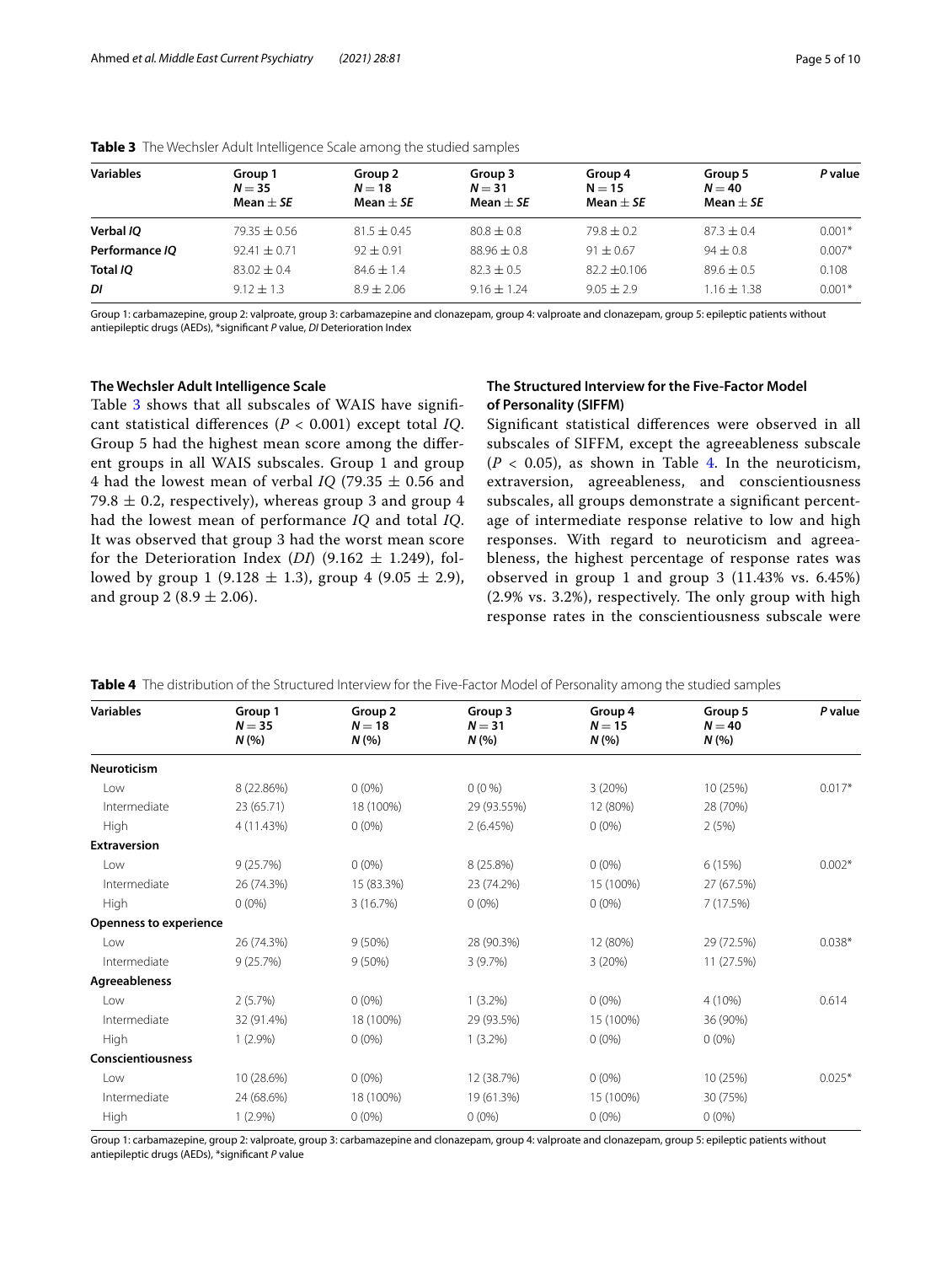group 1 (2.9%). On the other hand, a high percentage of extraversion response rates has been observed in group 2 and group 5 (16.7% and 17.5%, respectively).

## **The Minnesota Multiphasic Personality Inventory‑2 (MMPI‑2)**

Table [5](#page-5-0) shows all subscales of MMPI-2 have signifcant statistical differences ( $P < 0.001$ ). In the psychopathic deviate, schizophrenia, and social introversion subscales,

<span id="page-5-0"></span>**Table 5** The Minnesota Multiphasic Personality Inventory (MMPI-2) among the studied samples

| <b>MMPI-2 variables</b>       | Group 1<br>$N = 35$<br>N(% | Group <sub>2</sub><br>$N = 18$<br>N(% | Group 3<br>$N = 31$<br>N(%) | Group 4<br>$N = 15$<br>N (%) | Group 5<br>$N = 40$<br>N(% | P value  |
|-------------------------------|----------------------------|---------------------------------------|-----------------------------|------------------------------|----------------------------|----------|
| Hypochondriasis               |                            |                                       |                             |                              |                            |          |
| Normal                        | 4 (11.4%)                  | 3 (16.7%)                             | 4 (12.9%)                   | $0(0\%)$                     | 14 (35%)                   | $0.000*$ |
| Borderline                    | 23 (65.7%)                 | 12 (66.7%)                            | 15 (48.4%)                  | 15 (100%)                    | 26 (65%)                   |          |
| Symptomatic                   | 8 (22.9%)                  | 3 (16.7%)                             | 12 (38.7%)                  | $0(0\%)$                     | $0(0\%)$                   |          |
| Depression                    |                            |                                       |                             |                              |                            |          |
| Normal                        | 14 (40%)                   | 3(16.7%)                              | $1(3.2\%)$                  | $9(60\%)$                    | 30 (75%)                   | $0.000*$ |
| Borderline                    | 10 (28.6%)                 | 12 (66.7%)                            | 14 (45.2%)                  | 3(20%)                       | 10 (25%)                   |          |
| Symptomatic                   | 11 (31.4%)                 | 3 (16.7%)                             | 16 (51.6%)                  | 3(20%)                       | $0(0\%)$                   |          |
| <b>Conversion hysteria</b>    |                            |                                       |                             |                              |                            |          |
| Normal                        | 5(14.3%)                   | 3 (16.7%)                             | 4 (12.9%)                   | 3(20%)                       | 17 (42.5%)                 | $0.000*$ |
| Borderline                    | 21 (60%)                   | 12 (66.7%)                            | 12 (38.7%)                  | $9(60\%)$                    | 23 (57.5%)                 |          |
| Symptomatic                   | 9(25.7%)                   | 3 (16.7%)                             | 15 (48.4%)                  | 3(20%)                       | $0(0\%)$                   |          |
| <b>Psychopathic Deviate</b>   |                            |                                       |                             |                              |                            |          |
| Normal                        | 14 (40%)                   | 9(50%)                                | 6 (19.4%)                   | $0(0\%)$                     | 33 (82.5%)                 | $0.000*$ |
| Borderline                    | 20 (57.1%)                 | $9(50\%)$                             | 18 (58.1%)                  | 15 (100%)                    | 7 (17.5%)                  |          |
| Symptomatic                   | $1(2.9\%)$                 | $0(0\%)$                              | 7 (22.6%)                   | $0(0\%)$                     | $0(0\%)$                   |          |
| <b>Masculinity-femininity</b> |                            |                                       |                             |                              |                            |          |
| Normal                        | 7 (20%)                    | 12 (66.7%)                            | 8 (25.8%)                   | $0(0\%)$                     | 19 (47.5%)                 | $0.000*$ |
| Borderline                    | 17 (48.6%)                 | 6(33.3%)                              | 21 (67.7%)                  | 15 (100%)                    | 12 (30%)                   |          |
| Symptomatic                   | 11 (31.4%)                 | $0(0\%)$                              | $2(6.5\%)$                  | $0(0\%)$                     | 9(22.5%)                   |          |
| Paranoia                      |                            |                                       |                             |                              |                            |          |
| Normal                        | 20 (57.1%)                 | 9(50%)                                | 9(29%)                      | 6 (40%)                      | 33 (82.5%)                 | $0.000*$ |
| Borderline                    | 14 (40%)                   | $9(50\%)$                             | 14 (45.2%)                  | $9(60\%)$                    | 6 (15%)                    |          |
| Symptomatic                   | $1(2.9\%)$                 | $0(0\%)$                              | 8 (25.8%)                   | $0(0\%)$                     | 1(2.5%)                    |          |
| Psychasthenia                 |                            |                                       |                             |                              |                            |          |
| Normal                        | 17 (48.6%)                 | 3 (16.7%)                             | 9(29%)                      | $9(60\%)$                    | 33 (82.5%)                 | $0.000*$ |
| Borderline                    | 18 (51.4%)                 | 15 (83.3%)                            | 17 (54.8%)                  | 6 (40%)                      | 7 (17.5%)                  |          |
| Symptomatic                   | $0(0\%)$                   | $0(0\%)$                              | 5(16.1%)                    | $0(0\%)$                     | $0(0\%)$                   |          |
| Schizophrenia                 |                            |                                       |                             |                              |                            |          |
| Normal                        | 16 (45.7%)                 | 9(50%)                                | 6 (19.4%)                   | 9(60%)                       | 34 (85%)                   | $0.000*$ |
| Borderline                    | 14 (40%)                   | 9(50%)                                | 20 (64.5%)                  | 6 (40%)                      | 6(15%)                     |          |
| Symptomatic                   | 5 (14.3%)                  | $0(0\%)$                              | 5(16.1%)                    | $0(0\%)$                     | $0(0\%)$                   |          |
| Hypomania                     |                            |                                       |                             |                              |                            |          |
| Normal                        | 26 (74.3%)                 | 6 (33.3%)                             | 16 (51.6%)                  | 6 (40%)                      | 32 (80%)                   | $0.000*$ |
| Borderline                    | 9(25.7%)                   | 12 (66.7%)                            | 9(29%)                      | $9(60\%)$                    | 8 (20%)                    |          |
| Symptomatic                   | $0(0\%)$                   | $0(0\%)$                              | 6 (19.4%)                   | $0(0\%)$                     | $0(0\%)$                   |          |
| Social introversion           |                            |                                       |                             |                              |                            |          |
| Normal                        | 20 (57.1%)                 | 15 (83.3%)                            | 8 (25.8%)                   | 9(60%)                       | 36 (90%)                   | $0.000*$ |
| Borderline                    | 12 (34.3%)                 | 3 (16.7%)                             | 18 (58.1%)                  | 6(40%)                       | 4 (10%)                    |          |
| Symptomatic                   | 3(8.6%)                    | $0(0\%)$                              | $5(16.1\%)$                 | $0(0\%)$                     | $0(0\%)$                   |          |

Group 1: carbamazepine, group 2: valproate, group 3: carbamazepine and clonazepam, group 4: valproate and clonazepam, group 5: epileptic patients without antiepileptic drugs (AEDs), \*signifcant *P* value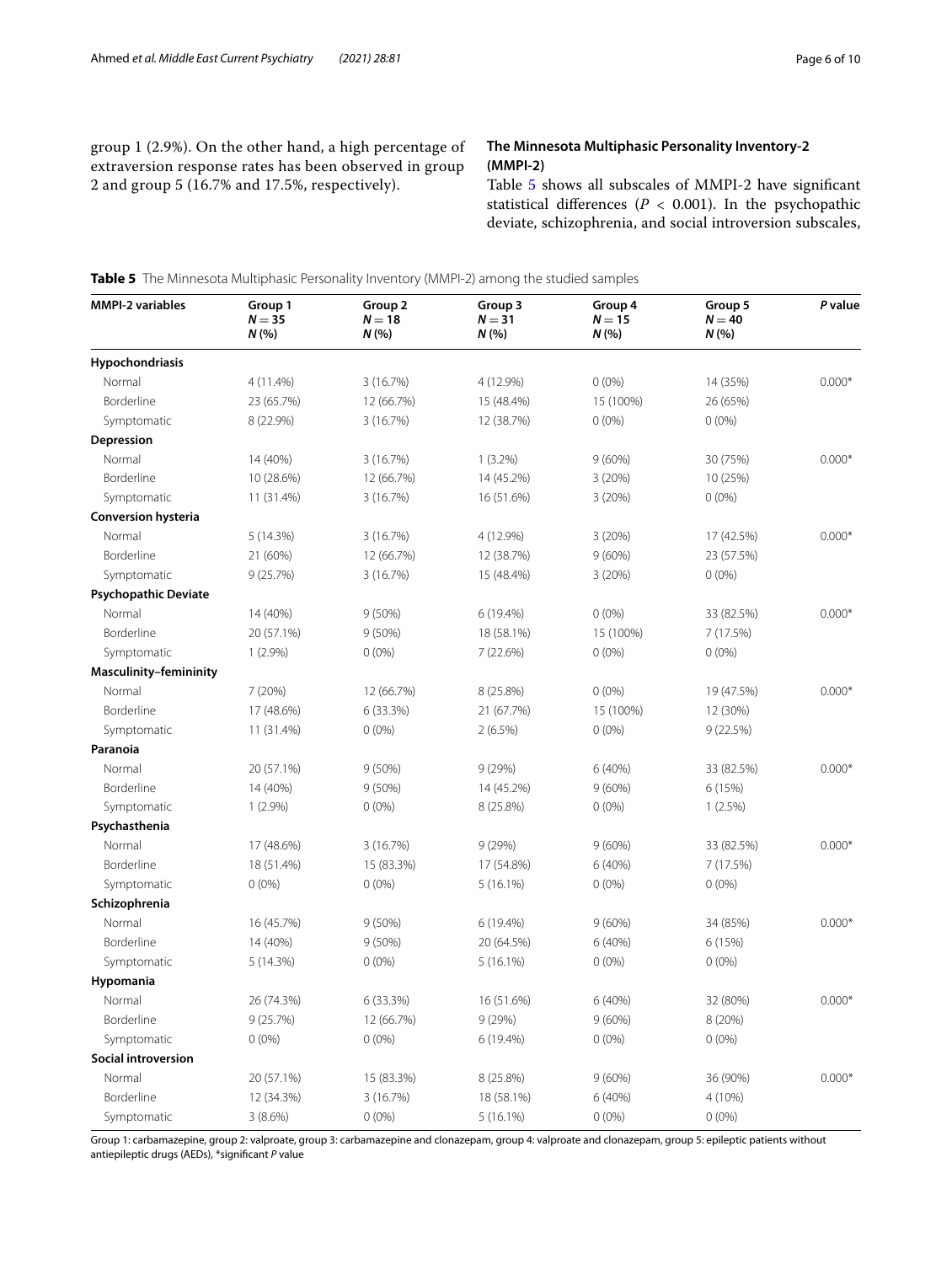the highest frequency of symptomatic response was observed in group 3 followed by group 1. On the other hand, the signifcantly highest percentage of symptomatic response in the masculinity–femininity subscale was observed in group 1 (31.4%), followed by group 5  $(22.5%)$  and group 3  $(6.5%)$ . The symptomatic response in the hypomania and psychasthenis subscales were only observed in group 3.

Regarding paranoia, group 3 had the highest proportion of symptomatic responses (25.8%), whereas group 5 had the lowest proportion (2.5%). In contrast, group 3 had the highest symptomatic response of hypochondriasis, conversion hysteria, and depression, whereas group 2 had the lowest frequency.

## **The Hamilton Anxiety Rating Scale (HAM‑A) and Hamilton Depression Rating Scale (HDRS)**

Statistically signifcant diferences were observed between the studied groups based on results of the HAM-A and HDRS  $(P < 0.001)$  as shown in Table [6](#page-6-0). In HAM-A, the highest frequency of mild degree of anxiety was observed in group 3 (22.6%) followed by group 1 (2.9%), whereas the signifcantly highest frequency of moderate anxiety was observed in group 3 (9.7%) followed by group 1 (2.9%).

Based on the HDRS, the highest frequency of mild degree of depression was observed in group 2 (66.7%), followed by group 4 (60%). In contrast, the highest frequency of moderate degree of depression was observed in group 3 (71%).

## **Correlation model**

There is a weak positive correlation between age and *DI*. Also, the frequency of seizures had a positive correlation with verbal *IQ* and total *IQ* (see Table [7](#page-8-19) in supplement fle).

## **Discussion**

Epilepsy is a chronic neurodevelopmental disorder and can be treated with AED. It is signifcantly important to study the likelihood of developing PBSE to improve the efficacy of AED  $[14]$  and compare each drug effect to help in choosing the appropriate treatment method. Therefore, we compared the treatment outcomes of carbamazepine, valproate, and clonazepam about cognitive function, personality, and behavioral issues in epilepsy and evaluated the seizure-related factors associated with them.

In this study, we found that all groups demonstrate a signifcant percentage of intermediate (borderline) response in the neuroticism, extraversion, agreeableness, and conscientiousness subscales, relative to low (normal) and high (abnormal) responses. It was noticed that the carbamazepine group had the highest response in neuroticism (11.43%), agreeableness (2.9%), and conscientiousness (2.9%). In contrast, the carbamazepine and clonazepam group had the highest frequency in symptomatic response in all subscales of MMPI-2 except the masculinity–femininity subscale. Also, based on the Hamilton scales, the carbamazepine and clonazepam group had a high percentage in moderate severity of anxiety and depression.

Carbamazepine (CBZ) is commonly used in the treatment of focal epilepsy [[20\]](#page-8-20). Moreover, dysfunctional personality patterns vary depending on the epileptogenic zone. This may explain the high percentage of personality changes in the carbamazepine group. It was noticed that the presence of depression might trigger the participants to report their premorbid personality erroneously; available evidence supports the consistency in personality reports, including neuroticism [[21\]](#page-8-21).

Regarding psychiatric disorders, for decades, the treatment of psychiatric disorders has been based on anticonvulsant medications. The biochemical mechanisms

| <b>Variables</b> | Group 1<br>$N = 35$ | Group 2<br>$N=18$ | Group 3<br>$N = 31$<br>N(% | Group 4<br>$N = 15$<br>N(% | Group 5<br>$N=40$<br>N(% | P value  |
|------------------|---------------------|-------------------|----------------------------|----------------------------|--------------------------|----------|
|                  | N(%                 | N(%               |                            |                            |                          |          |
| HAM-A            |                     |                   |                            |                            |                          |          |
| Normal           | 33 (94.3%)          | 18 (100%)         | 21 (67.7%)                 | 15 (100%)                  | 40 (100%)                | $0.001*$ |
| Mild             | $1(2.9\%)$          | $0(0\%)$          | 7(22.6%)                   | $0(0\%)$                   | $0(0\%)$                 |          |
| Moderate         | $(2.9\%)$           | $0(0\%)$          | 3(9.7%)                    | $0(0\%)$                   | $0(0\%)$                 |          |
| <b>HDRS</b>      |                     |                   |                            |                            |                          |          |
| Normal           | 16 (45.7%)          | 3(16.7%)          | $5(16.1\%)$                | 3(20%)                     | 26 (65%)                 | $0.000*$ |
| Mild             | 11 (31.4%)          | 12 (66.7%)        | 4 (12.9%)                  | 9(60%)                     | 14 (35%)                 |          |
| Moderate         | 8 (22.9%)           | 3(16.7%)          | 22 (71.0%)                 | 3(20%)                     | $0(0\%)$                 |          |

<span id="page-6-0"></span>**Table 6** The Hamilton Anxiety Rating Scale (HAM-A) and Hamilton Depression Rating Scale (HDRS) among the studied samples

Group 1: carbamazepine, group 2: valproate, group 3: carbamazepine and clonazepam, group 4: valproate and clonazepam, group 5: epileptic patients without antiepileptic drugs (AEDs), \*signifcant *P* value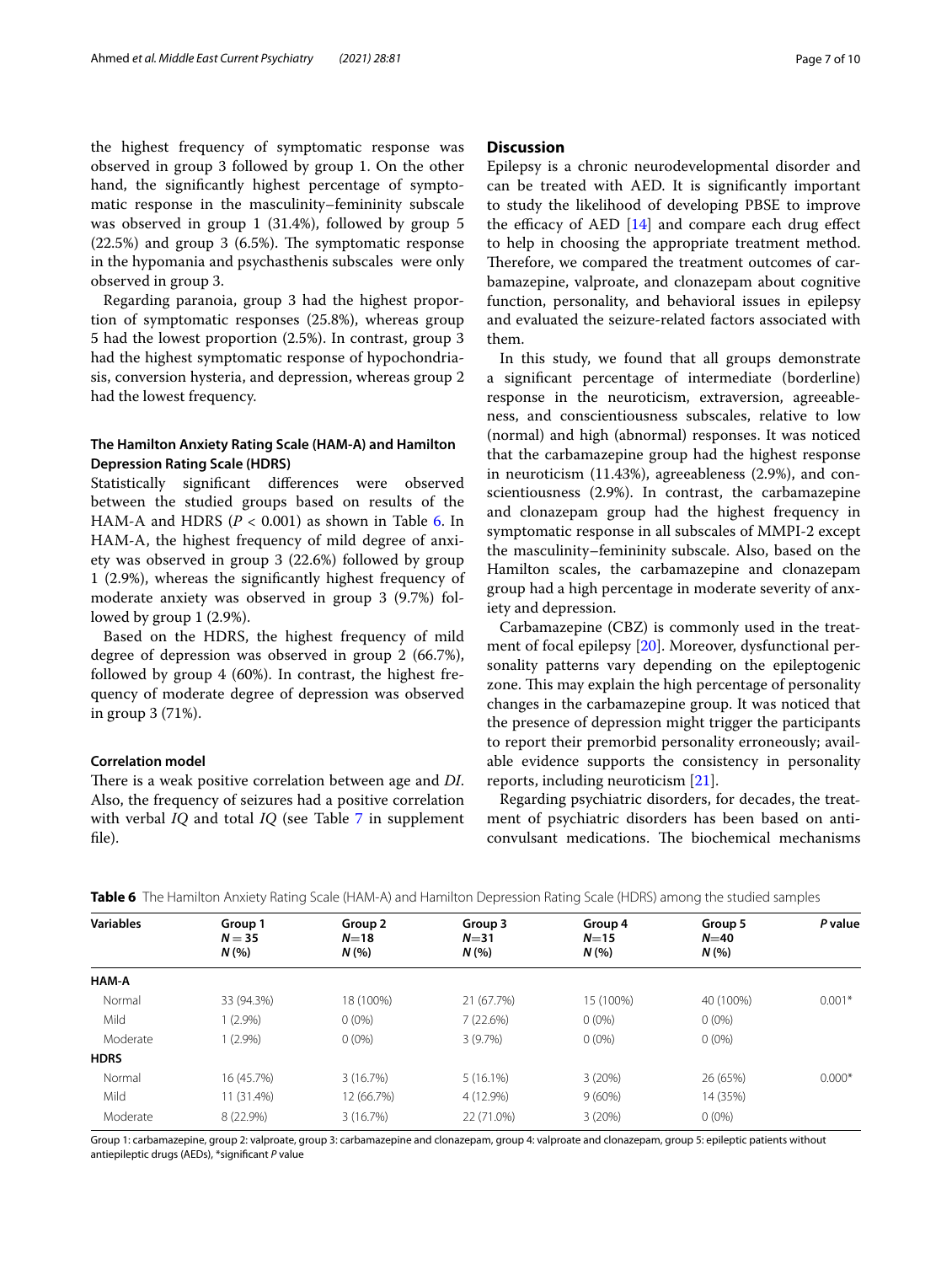behind their antiseizure activity can also lead to mood and behavior stabilization [[22\]](#page-8-22). As a mood stabilizer in acute mania and/or as a maintenance treatment of bipolar disorder in adults, valproate and carbamazepine are proven to be efective in preventing recurrence [[23\]](#page-8-23). In contrast, the incidence of PBSE can increase with the increase in the dose of AED [\[24](#page-8-24)]. Further research is needed on the relation between AED action mechanisms and psychiatric symptoms which involves numerous cortical and subcortical brain systems; brain areas, such as the hippocampus; and ion channel and neurotransmitter systems, including monoamines, glutamates, and gamma-aminobutyric acid [[9\]](#page-8-8). Previous studies considered psychological variables (stressful life events, ancient history of depression, neuroticism, social support) [\[25](#page-8-25)]. Another previous study has shown a high stigma prevalence and a subsequent risk of depression especially in epileptic patients (refractory epilepsy, mesial temporal sclerosis, or postsurgical PWE) [[26\]](#page-8-26).

In this study, based on the WAIS, the carbamazepine group had the worst mean of verbal *IQ*, whereas the valproate group had the worst mean of performance *IQ*. Valproate and clonazepam had the worst mean of *DI* index and the second worst mean of performance *IQ* and total *IQ*.

Carbamazepine was subsequently associated with verbal episodic memory deficits in newly diagnosed epilepsy patients [[27\]](#page-9-0). However, in patients and volunteers, the most clinically important cognitive efect of carbamazepine may impair executive function, including speed and attention to information processing [[28](#page-9-1)]. On the other hand, the previous study has demonstrated that valproate has minor adverse effects on cognitive function [\[29](#page-9-2)]. Also, it was reported that impaired motor skills improved after the discontinuation of valproate in a double-blind, placebo-controlled study [[30](#page-9-3)].

In contrast, significant difficulties were found for long-term benzodiazepine users in the areas of working memory, processing speed, divided attention, vasoconstriction, recent memory, and expressive language [[31\]](#page-9-4). This indicates that benzodiazepine acts as a GABA-A receptor agonist. The GABA-A, an inhibitory neurotransmitter, may impact cognitive performance [[32\]](#page-9-5). Yet, because of the distribution of GABA-A receptors across the CNS (e.g., cerebral cortex), benzodiazepines can cause certain adverse efects if chronically used [[33](#page-9-6)]. Deleterious cognitive functions of benzodiazepines, such as anterograde and retrograde amnesia, are likely to occur due to GABAergic activation [[34](#page-9-7)]. Another key system thought to be afected by benzodiazepines is the cholinergic system. The cholinergic system, which is made of several structures in the CNS, is involved in memory storage and recovery as well as arousal in addition to attention and perception. Research shows that the cholinergic system most commonly involves cognitive skills like learning, memory, attention, and executive function, along with histamine, GABA, and opioid receptor paths [[32\]](#page-9-5).

In this study, more than half of the participants had a duration of illness from 5 to 10 years, frequency of seizure less than 6 times per month, and non-specifc changes in EEG. In contrast, the majority of the participants had a generalized type of seizure. In addition, there is a weak positive correlation between age and *DI*. Also, the frequency of seizures had a positive correlation with verbal *IQ* and total *IQ.*

Regarding epilepsy-related variables, a systematic study for the relationship between psychiatric comorbidity and epilepsy-related variables reported a link between depression only with seizure frequencies [[35](#page-9-8)]. In contrast, a previous study proposed that generalized tonic-clonic, myoclonic, and partial seizures could also be important risk factors for depression [[36\]](#page-9-9). In addition, depression has induced stress and anxiety, seizure recurrence, and seizure frequency changes [[37\]](#page-9-10).

Although the current study has signifcant results, some limitations exist. This study not only should rely on measures of *IQ* but should also include the evaluation of all other cognitive domains. Several researches were done by using diferent psychometric tests to evaluate cognitive and psychiatric manifestation without providing normative data for patients with epilepsy to help in the diagnosis and treatment of those patients. Another limitation in this study is the small size number.

## **Conclusions**

Overall, the results of this study found a link between AED and cognitive and behavioral changes in epileptic patients. These findings indicate the importance of screening for cognitive and behavioral changes in epileptic patients especially those treated by more than one antiepileptic drug. The use of clonazepam with carbamazepine might increase the incidence of behavioral problems, increase the severity of anxiety and depression, and decrease performance *IQ* compared with using either clonazepam or carbamazepine alone. Furthermore, patients with carbamazepine treatment might have more personality changes and lowered verbal *IQ* than any other studied drug.

#### **Abbreviations**

AED: Antiepileptic drug; PBSE: Psychiatric and behavioral side effects; WAIS: Wechsler Adult Intelligence Scale; SIFFM: Structured Interview for the Five-Factor Personality Model; HAM-A: Hamilton Anxiety Rating Scale; MMPI-2: Minnesota Multiphasic Personality Inventory-2.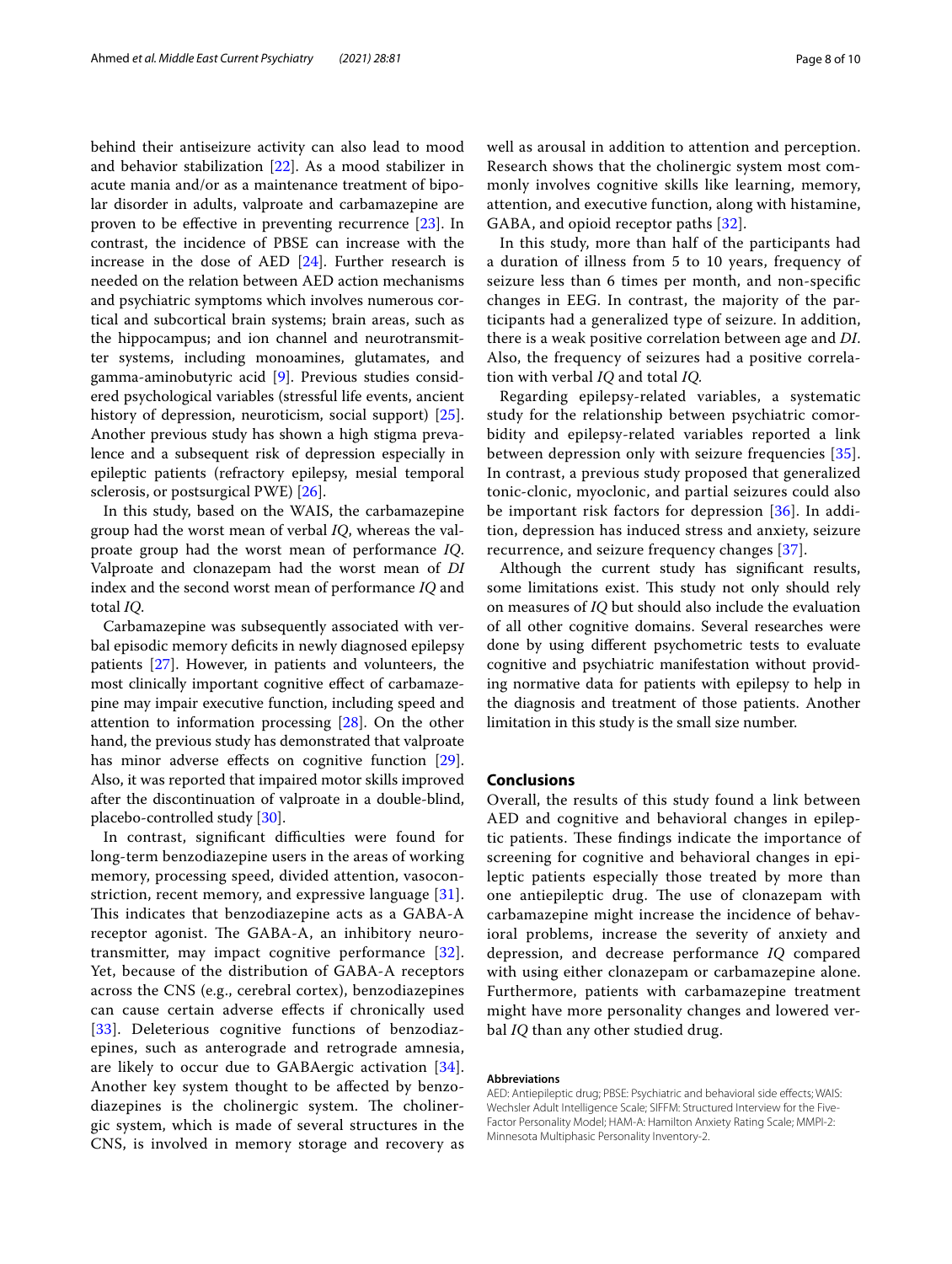## **Supplementary Information**

The online version contains supplementary material available at [https://doi.](https://doi.org/10.1186/s43045-021-00161-1) [org/10.1186/s43045-021-00161-1](https://doi.org/10.1186/s43045-021-00161-1).

<span id="page-8-19"></span>**Additional fle 1: Table 7**. correlation between age, frequency of seizures, duration of disease and all subscales of the Wechsler adult intelligence scale.

#### **Acknowledgements**

None.

#### **Authors' contributions**

GA and SM recruited participants, analyzed and interpreted the data, and were the contributors in writing the manuscript. KE and YE revised data interpretation and read and approved the fnal manuscript. The authors read and approved the fnal manuscript.

#### **Funding**

This research did not receive any specifc grant from funding agencies in the public, commercial, or not-for-proft sectors.

#### **Availability of data and materials**

All data generated or analyzed during this study are available from the corresponding author on request.

## **Declarations**

#### **Ethics approval and consent to participate**

The study received ethical approval from Assiut University, Faculty of Medicine'sinstitutional review board (IRB). This research was registered on the clinical trial (NCT04792658) on 11 March 2021, EUL: [https://www.clinicaltrials.](https://www.clinicaltrials.gov/ct2/show/NCT04792658) [gov/ct2/show/NCT04792658.](https://www.clinicaltrials.gov/ct2/show/NCT04792658) All participants had written informed consent to take part in the research. They were assured of data protection and were informed that data in anonymized form would be available. This study was carried out in accordance with the latest version of the Declaration of Helsinki.

#### **Consent for publication**

Not applicable.

## **Competing interests**

The authors declare that they have no competing interests.

#### **Author details**

<sup>1</sup> Department of Neurology and Psychiatry, Faculty of Medicine, Assiut University, Assiut, Egypt. <sup>2</sup> Department of Child & Adolescent Psychiatry, Institute of Psychiatry, Psychology & Neuroscience, King's College London, London SE5 8AF, UK.

Received: 20 September 2021 Accepted: 1 November 2021 Published online: 22 November 2021

#### **References**

- <span id="page-8-0"></span>1. LaRoche SM, Helmers SL (2004) The new antiepileptic drugs: clinical applications. Jama. 291(5):615–620. [https://doi.org/10.1001/jama.291.5.](https://doi.org/10.1001/jama.291.5.615) [615](https://doi.org/10.1001/jama.291.5.615)
- <span id="page-8-1"></span>2. Piedad J, Rickards H, Besag FMC, Cavanna AE (2012) Benefcial and adverse psychotropic effects of antiepileptic drugs in patients with epilepsy. CNS Drugs 26(4):319–335. [https://doi.org/10.2165/11599780-00000](https://doi.org/10.2165/11599780-000000000-00000) [0000-00000](https://doi.org/10.2165/11599780-000000000-00000)
- <span id="page-8-2"></span>3. Raspall-Chaure M, Neville BG, Scott RC (2008) The medical management of the epilepsies in children: conceptual and practical considerations. Lancet Neurol 7(1):57–69. [https://doi.org/10.1016/S1474-4422\(07\)](https://doi.org/10.1016/S1474-4422(07)70324-1) [70324-1](https://doi.org/10.1016/S1474-4422(07)70324-1)
- <span id="page-8-3"></span>4. Mosaku KS, Fatoye FO, Komolafe M, Lawal M, Ola BA (2006) Quality of life and associated factors among adults with epilepsy in Nigeria. Int J Psychiatry Med 36(4):469–481. <https://doi.org/10.2190/R80G-580X-X1H2-6936>
- <span id="page-8-4"></span>5. Eddy CM, Rickards HE, Cavanna AE (2011) The cognitive impact of antiepileptic drugs. Ther Adv Neurol Disord 4(6):385–407. [https://doi.org/10.](https://doi.org/10.1177/1756285611417920) [1177/1756285611417920](https://doi.org/10.1177/1756285611417920)
- <span id="page-8-5"></span>6. Witt JA, Helmstaedter C (2013) Monitoring the cognitive efects of antiepileptic pharmacotherapy--approaching the individual patient. Epilepsy Behav 26(3):450–456.<https://doi.org/10.1016/j.yebeh.2012.09.015>
- <span id="page-8-6"></span>7. Stephen LJ, Wishart A, Brodie MJ (2017) Psychiatric side effects and antiepileptic drugs: observations from prospective audits. Epilepsy Behav 71(Pt A):73–78. <https://doi.org/10.1016/j.yebeh.2017.04.003>
- <span id="page-8-7"></span>8. Lin JJ, Mula M, Hermann BP (2012) Uncovering the neurobehavioural comorbidities of epilepsy over the lifespan. Lancet 380(9848):1180–1192. [https://doi.org/10.1016/S0140-6736\(12\)61455-X](https://doi.org/10.1016/S0140-6736(12)61455-X)
- <span id="page-8-8"></span>9. Brandt C, Mula M (2016) Anxiety disorders in people with epilepsy. Epilepsy Behav 59:87–91. <https://doi.org/10.1016/j.yebeh.2016.03.020>
- <span id="page-8-9"></span>10. Brodie MJ, Besag F, Ettinger AB, Mula M, Gobbi G, Comai S et al (2016) Epilepsy, antiepileptic drugs, and aggression: an evidence-based review. Pharmacol Rev 68(3):563. <https://doi.org/10.1124/pr.115.012021>
- <span id="page-8-10"></span>11. Yazici E, Yazici AB, Aydin N, Orhan A, Kirpinar I, Acemoglu H (2013) Temperament and character traits in patients with epilepsy: epileptic personality. J Nerv Ment Dis 201(5):365–370. [https://doi.org/10.1097/](https://doi.org/10.1097/NMD.0b013e31828e0e3d) [NMD.0b013e31828e0e3d](https://doi.org/10.1097/NMD.0b013e31828e0e3d)
- <span id="page-8-11"></span>12. Kendler KS, Gatz M, Gardner CO, Pedersen NL (2006) Personality and major depression: a Swedish longitudinal, population-based twin study. Arch Gen Psychiatry 63(10):1113–1120. [https://doi.org/10.1001/archpsyc.](https://doi.org/10.1001/archpsyc.63.10.1113) [63.10.1113](https://doi.org/10.1001/archpsyc.63.10.1113)
- <span id="page-8-12"></span>13. Landmark CJ, Johannessen SI, Tomson T (2016) Dosing strategies for antiepileptic drugs: from a standard dose for all to individualised treatment by implementation of therapeutic drug monitoring. Epileptic Disorders 18(4):367–383.<https://doi.org/10.1684/epd.2016.0880>
- <span id="page-8-13"></span>14. Chen B, Choi H, Hirsch LJ, Legge A, Buchsbaum R, Detyniecki K (2018) Cross-sensitivity of psychiatric and behavioral side efects with antiepileptic drug use. Seizure. 62:38–42. [https://doi.org/10.1016/j.seizure.2018.09.](https://doi.org/10.1016/j.seizure.2018.09.014) [014](https://doi.org/10.1016/j.seizure.2018.09.014)
- <span id="page-8-14"></span>15. Ochoa JG, Kilgo WA (2016) The role of benzodiazepines in the treatment of epilepsy. Curr Treat Options Neurol 18(4):18. [https://doi.org/10.1007/](https://doi.org/10.1007/s11940-016-0401-x) [s11940-016-0401-x](https://doi.org/10.1007/s11940-016-0401-x)
- <span id="page-8-15"></span>16. Trull TJ, Widiger TA. Structured interview for the fve-factor model of personality (SIFFM): Professional manual. Psychological Assessment Resources, Incorporated; 1997.
- <span id="page-8-16"></span>17. Hamilton M, Guy W (1976) Hamilton depression scale. Group. 1:4
- <span id="page-8-17"></span>18. Hamilton M (1959) Hamilton anxiety scale. Group. 1:4
- <span id="page-8-18"></span>19. Butcher JN, Graham JR, Williams CL, Ben-Porath YS (1990) Development and use of the MMPI-2 Content Scales. Development and use of the MMPI-2 Content Scales. University of Minnesota Press, Minneapolis, MN, US
- <span id="page-8-20"></span>20. Liguori C, Izzi F, Manfredi N, Mercuri NB, Placidi F (2018) Lacosamide may improve cognition in patients with focal epilepsy: EpiTrack to compare cognitive side efects of lacosamide and carbamazepine. Epilepsy Behav Case Rep 10:35–37. <https://doi.org/10.1016/j.ebcr.2018.02.004>
- <span id="page-8-21"></span>21. Novais F, Franco A, Loureiro S, Andrea M, Figueira ML, Pimentel J et al (2019) Personality patterns of people with medically refractory epilepsy does the epileptogenic zone matter? Epilepsy Behav 97:130–134. [https://](https://doi.org/10.1016/j.yebeh.2019.05.049) [doi.org/10.1016/j.yebeh.2019.05.049](https://doi.org/10.1016/j.yebeh.2019.05.049)
- <span id="page-8-22"></span>22. Gobbi G, Janiri L (2006) Sodium- and magnesium-valproate in vivo modulate glutamatergic and GABAergic synapses in the medial prefrontal cortex. Psychopharmacology. 185(2):255–262. [https://doi.org/10.1007/](https://doi.org/10.1007/s00213-006-0317-3) [s00213-006-0317-3](https://doi.org/10.1007/s00213-006-0317-3)
- <span id="page-8-23"></span>23. Findling RL, Chang K, Robb A, Foster VJ, Horrigan J, Krishen A et al (2015) Adjunctive maintenance lamotrigine for pediatric bipolar I disorder: a placebo-controlled, randomized withdrawal study. J Am Acad Child Adolesc Psychiatry 54(12):1020–1031. e3. [https://doi.org/10.1016/j.jaac.](https://doi.org/10.1016/j.jaac.2015.09.017) [2015.09.017](https://doi.org/10.1016/j.jaac.2015.09.017)
- <span id="page-8-24"></span>24. Bortz JJ (2003) Neuropsychiatric and memory issues in epilepsy. Mayo Clin Proc 78(6):781–787.<https://doi.org/10.4065/78.6.781>
- <span id="page-8-25"></span>25. Lee SA, Lee SM, No YJ (2010) Factors contributing to depression in patients with epilepsy. Epilepsia. 51(7):1305–1308. [https://doi.org/10.](https://doi.org/10.1111/j.1528-1167.2009.02387.x) [1111/j.1528-1167.2009.02387.x](https://doi.org/10.1111/j.1528-1167.2009.02387.x)
- <span id="page-8-26"></span>26. Whatley AD, DiIorio CK, Yeager K (2010) Examining the relationships of depressive symptoms, stigma, social support and regimen-specifc support on quality of life in adult patients with epilepsy. Health Educ Res 25(4):575–584. <https://doi.org/10.1093/her/cyq001>